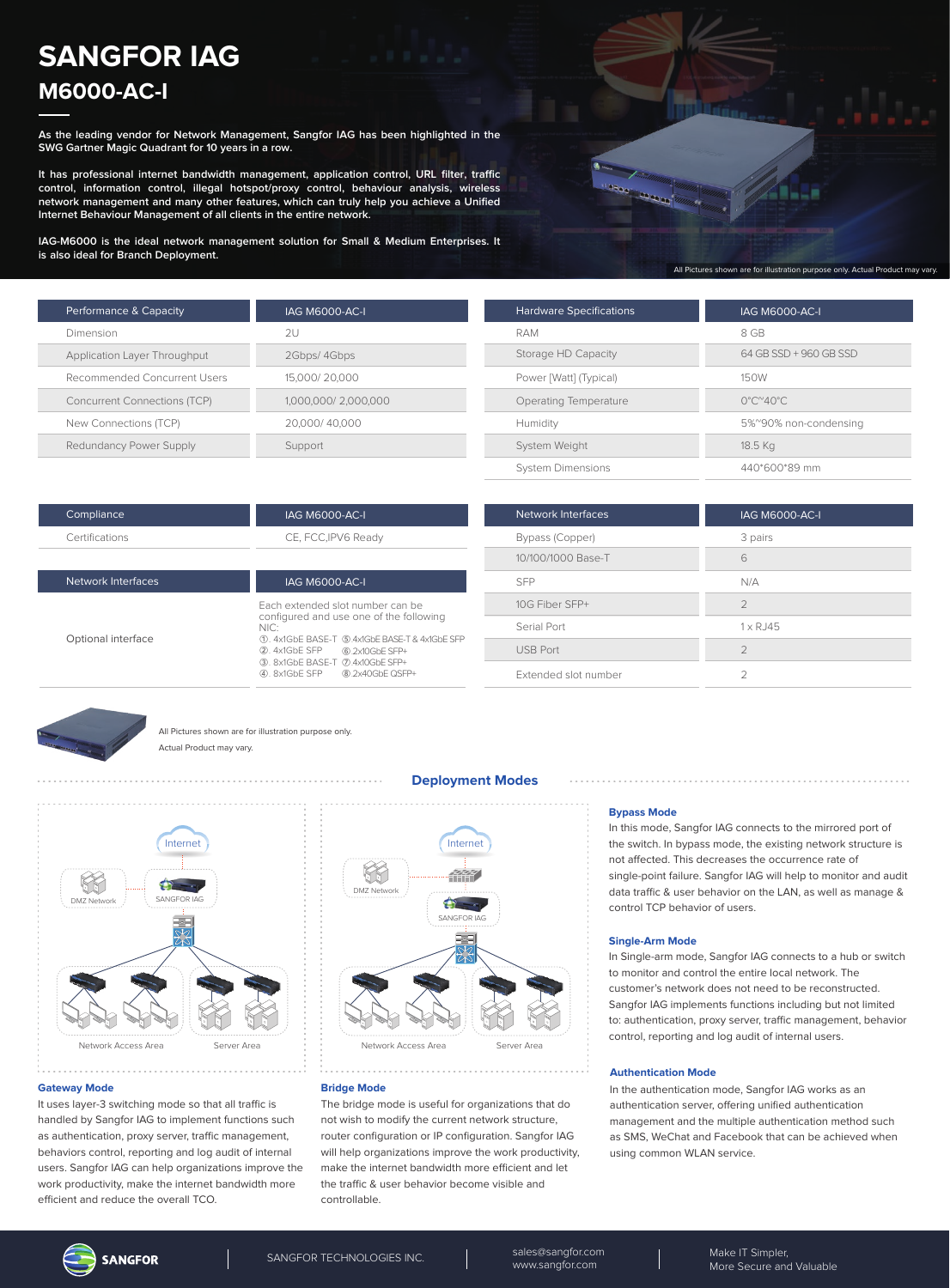#### 1 **Unified Management of all Clients in the Entire Network**

Sangfor IAG can effectively control both Wired and Wireless networks, achieving Unified Management of all clients in the entire network. Rich and flexible authentication methods, such as username/password, IP/MAC binding, etc., as well as value-added marketing authentication methods (QR code, SMS, WeChat, Facebook, Alipay, etc.) are available in Sangfor IAG. It can also control permissions based on user, application, location and client types.

#### **(2) Intelligent Control with Visibility of User Behavior & Traffic**

Sangfor IAG is able to manage and control network applications & web browsing more conveniently and accurately. It has one of the largest application signature database and URL database, which are updated every 2 weeks. Its bulk management mode for large enterprises greatly improves the productivity and efficiency.

Thanks to three unique major traffic management technologies (Dynamic Traffic Control, Intelligent Flow Control, Quota Control) of Sangfor IAG, the bandwidth utilization can be improved by more than 30%.

# 3 **Simple & Intuitive Reporting for Simpler Network Management**

SANGFOR IAG is built-in with an Advanced Report Center, which supports various customized reports based on traffic statistics, queries, ranking, times and behavior of user & user groups, helping enterprises analyze the root causes of all network issues. IT managers are provided with all the detailed information they need to know about their network, including Internet access activities, bandwidth consumption and viewed contents.

Reports are self-generated and automatically & regularly sent to an appointed e-mail address to effectively assist in the network design, secure it and optimize the usage of the bandwidth.

# 4 **Business Intelligence**

The Sangfor Business Intelligence platform is based on Hadoop and adapted to Mapreduce data process technology & NoSQL database to perform TB data query' s in seconds and makes data processing more efficient and intelligent. Traffic identification distinguishes between user and machine traffic while the Graph Computing and Machine Learning performs modeling analysis of all traffic. Scenario based applications brings you the best ever operation experience.



tual Product may vary.





#### **User Authentication and Management**

Mapping and identifying users | IP/MAC binding, hostname, USB Key, SMS, QR-Code, Portal, WeChat, Facebook, etc. | User accounts importing and synchronizing from LDAP, CAM3, etc. | SSO integration: AD/POP3/Proxy/Radius, 3rd party authentication device and DB Server.



### **Access Control | SSL Decryption**

Application control | URL filtering | Search Engine Control, Enhanced Email/IM control | File filtering | SSL traffic control | Illegal Wi-Fi & proxy tools control.



#### **Bandwidth Management**

BM according to specific object/policy | International & Domestic BM | Bandwidth Guarantee & Limitation | Multi-level SON Channel | Dynamic BM | Virtual line | Multiplexing and intelligent routing.



#### **Report Center**

Report based on application traffic, user behavior, etc. | Graphical reports by counts, ranking, comparison, trends analysis with statistics, pie, bar, line chart, etc. | Real time report | Content log for IM chat records, emails, forum posts, etc. | Customized CIO report | Built-in internal and optional external report center | Export to CSV or PDF format.



#### **Management & Deployment**

Centralized management support | Proxy functions: HTTP/HTTPS Sockets 4/5, ICAP | HA support (A/A,A/P), Hardware bypass | Deployment mode: Route, Bridge, Double Bridge, Bypass, Single-arm | Built-in Firewall | IPsec VPN.



#### **Endpoint Security Compliance**

Ingress Client Based (Agent) | Ingress Client rule based on Login domain, operating system, process, file, registry, task, patch, access check, access control, external device control, windows account, anti-defacement and anti-virus software related to update and database version | Traffic Based (Agentless) | Traffic Based rule based on Check personal software and enterprise software for anti-virus destination server IP heartbeat

# 07

#### **Asset Management**

Ingress Client Based (Agent) | Ingress Client rule based on Login domain, operating system, process, file, registry, task, patch, access check, access control, external device control, windows account, anti-defacement and anti-virus software related to update and database version | Traffic Based (Agentless) | Traffic Based rule based on Check personal software and enterprise software for anti-virus destination server IP heartbeat



SANGFOR TECHNOLOGIES INC. Sales@sangfor.com www.sangfor.com